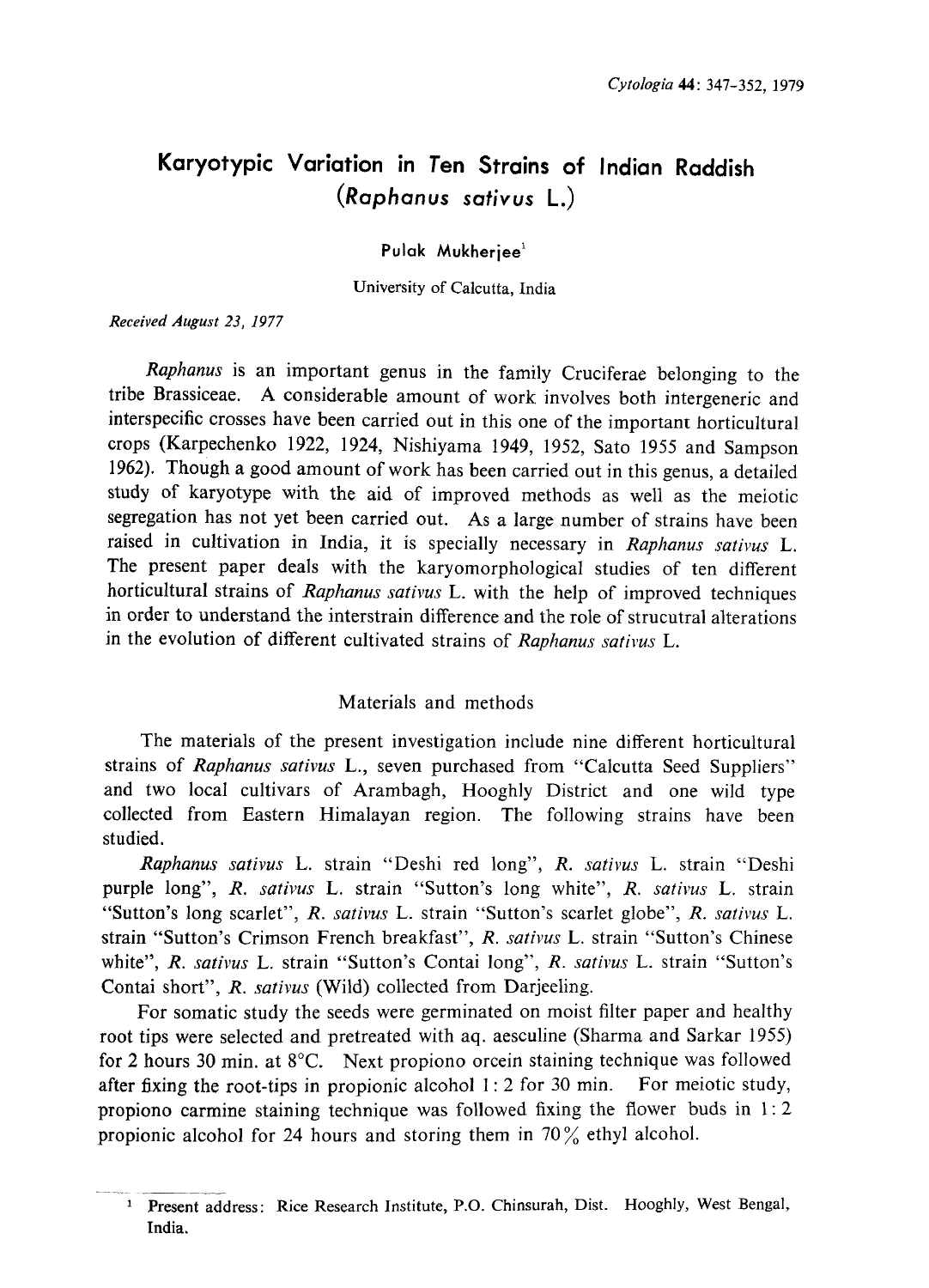## Observations

Studies on the chromosomes of nine different strains of Raphanus sativus show

 $\mathbf{1}$ 2 3 À  $\overline{5}$  $\frac{8}{9}$ **POOP** 10

Figs. 1-10. Idiograms of the strains Sutton's long white; Deshi purple long; Deshi red long; Sutton's scarlet globe; Sutton's Crimson French breakfast; Sutton's Chinese white; Contai long; Contai short; and Sutton's long scarlet and  $R$ . sativus (wild) respectively

showing  $2n=18$  chromosomes.

a good deal of similarity in their chromo some number, size and morphology. All of them contain  $2n=18$  chromosomes in their complements. The chromosome size varies from  $4 \mu$  to 1.1  $\mu$ . On the basis of their size and position of the primary and secondary constrictions, a number of chro mosome types is seem to be common to all of them, though they differ from one another in the minute details of the kar yotype. A general description of the repre sentatives of the type is given below and their details will be discussed under different varieties.

- Type  $A A$  long to medium sized chromosome with two constrictions, pri mary and secondary, one nearly median and the other subterminal at the distal end of one segment.
- Type  $A'$ —A comparatively long to medium sized chromosome with median primary constriction and with a satellite at the distal end of one of the arms occasionally the sat ellite is splitted.
- Type  $B$  —Medium sized chromosome with two constrictions, primary and secondary, one nearly submedian in position and the other located in the middle of the longer arm dividing the chromosome into three equal segments.
- Type  $C$  -Comparatively long to medium sized chromosome with median to submedian primary constriction.

The following strains have different numbers of the above mentioned types.

1. Raphanus sativus L. strain "Sutton's long white"

$$
2n = 18 = A_2 + C_{16} = 2.3 \mu - 1.6 \mu
$$
  
(Fig. 1, Photo 1)

2. R. sativus L. strain "Deshi purple long"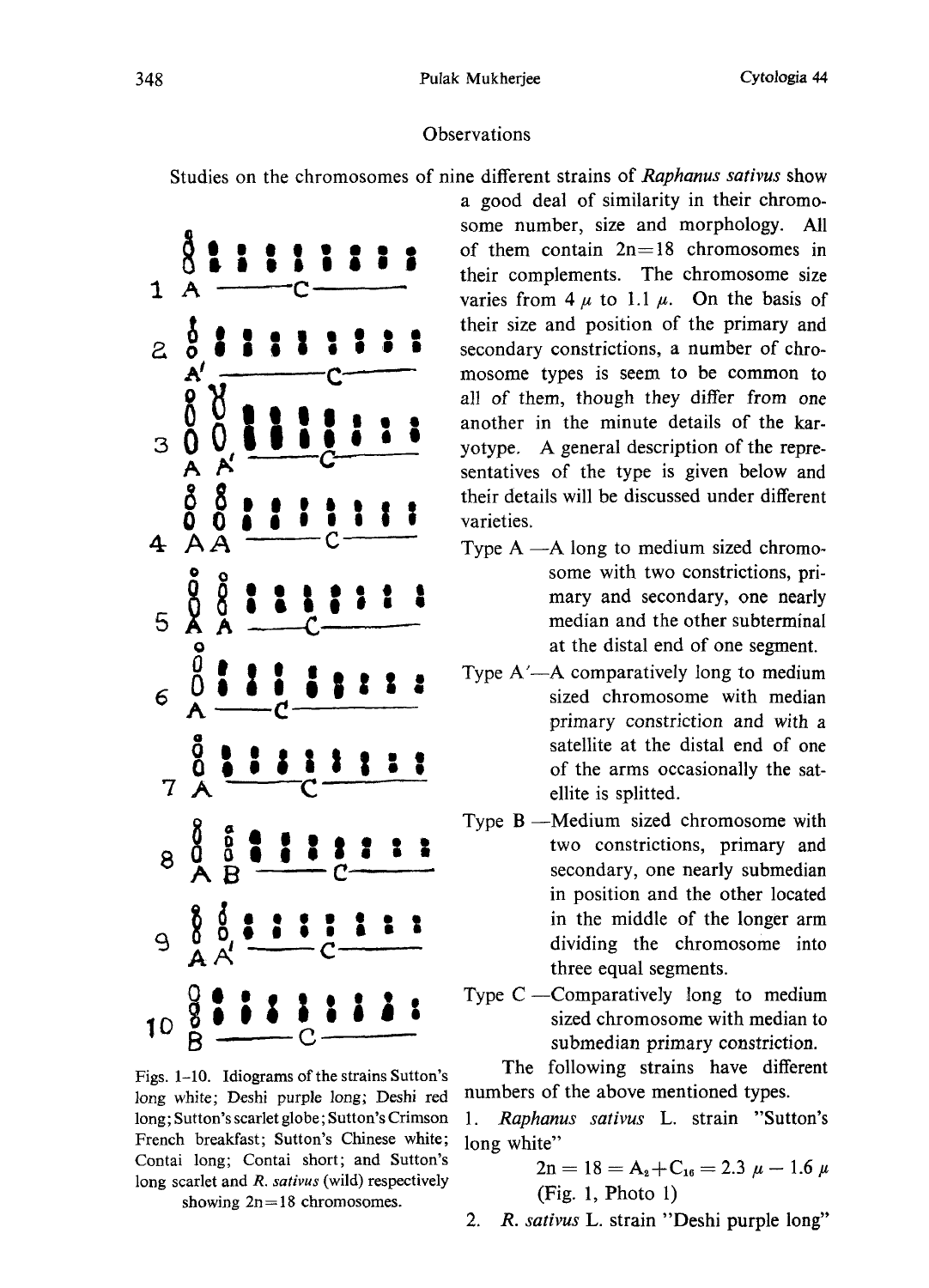$2n=18=A'_2+C_{16}=2.2 \mu-1.7 \mu$  (Fig. 2).

Meiotic analysis shows nine bivalents in metaphase .

- 3. R. sativus L. strain "Deshi red long"  $2n=18=A_2+A'_2+C_{14}=4\mu-1.3\mu$  (Fig. 3). Meiotic shows nine bivalents in metaphase I.
- 4. R. sativus L. strain "Sutton's scarlet globe"  $2n=18=A_4+C_{14}=2.7 \mu-1.3 \mu$  (Fig. 4).



Fig. 11. Histogram showing total amount of chromatin matter in length of the haploid comple ments of the different varieties of R. sativus.

- 5. R. sativus L. strain "Sutton's crimson French breakfast"  $2n=18A_4+C_{14}=2.5 \mu-1.1 \mu$  (Fig. 5)
- 6. R. sativus L. strain "Sutton's Chinese white"  $2n=18=A_2+C_{16}=3.6 \mu-2 \mu$  (Fig. 6).
- Meiosis shows nine chromosome in metaphase II. 7. R. sativus L. strain "Contai long"
	- $2n=18=A_2+C_{16}=2.8 \mu-1.6 \mu$  (Fig. 7)
- 8. R. savtius L. strain "Contai short"  $2n=18=A_2+B_2+C_{14}=3 \mu-1.7 \mu$  (Fig. 8).
- 9. R. sativus L. strain "Sutton's long scarlet"  $2n=18=A_2+A'_2+C_{14}=2.6 \mu-1.3 \mu$  (Fig. 9).
- 10. R. sativus L. (Wild collected from Darjeeling).  $2n=18=B_2+C_{16}=2.3 \mu-1 \mu$  (Figs. 10, 12b)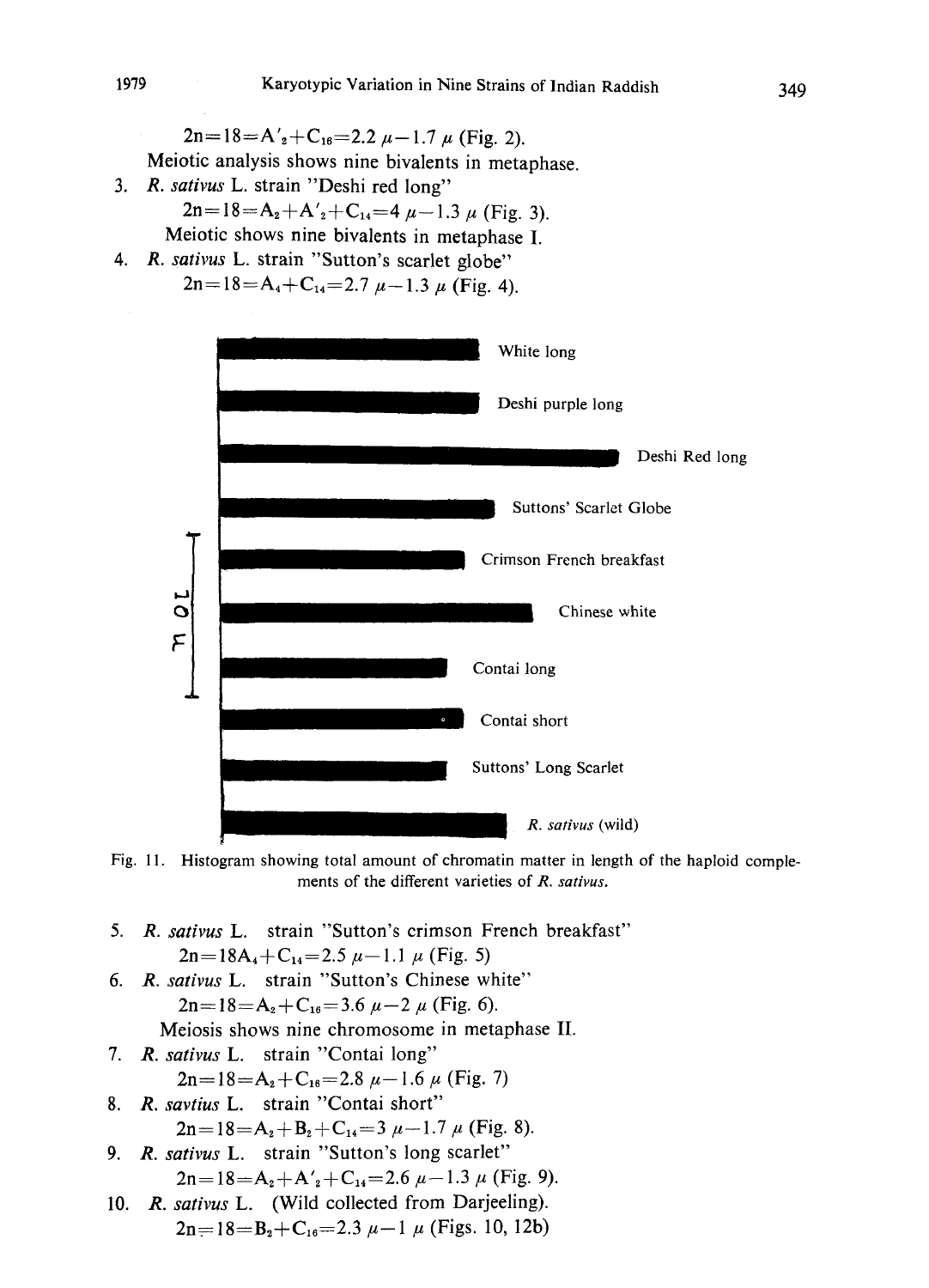Meiotic analysis shows nine bivalents in diakinesis and anaphase is normal (Fig. 12a).

## Discussion

The chromosome number of R. sativus is observed as  $2n=18$  confirming the previous report by Karpechenko (1924), Sato (1955) and Samson (1962). Although ten varieties have been studied, a general homogeneity in the karyotype has been noted. The strains also have been found to differ with respect to minute strutural details of the karyotype. The general similarity in chromosome mor phology, consisting mainly of medium sized chromosomes which are mostly medianly constricted and with one or two pairs of secondary constrictions, indi



Fig. 12. a-c. a, diakinesis of R. sativus (wild) showing  $n=9$  chromosomes. b, somatic plate of R, sativus (wild) showing  $2n=18$  chromosmes. c, metaphase plate.

cates that all the different strains are allied to each other. However, regarding the basic number in the karyotype, the strains differ with respect to minute details in chromosome morphology. These facts indicate that even at an intraspecific level minute alteration of chromosomes have been associated in the origin of new strains.

Although structural alterations have played an important role in the evolution of strains, it has been shown that meiosis has been found to be regular in all cases. This fact indicates that whatever may have been the alteration, extensive cultivation, accompanied by selection has resulted the stabilization of the homo zygous forms. Such structural alteration in the origin of the strains and their gradual homozygosity have been reported in the species of Sorghum (Sharma and Bhattacharyya 1957), Hordeum (Sharma 1956, Sharma and Mukherjee 1956), Secale (Bose 1956, 1957) and in Brassica (Mukherjee 1974, 1975, 1977).

However, in one of the strains, viz. strain "Deshi red long" the chromosome size has been found to be comparatively longer than the rest as noted from the histogram as well (Fig, 11). It is likely that this strain is the representative of the primitive stage and that other strains with shorter chromosomes are evolved through horticultural practices. In that case the diminution in chromosome size is assumed to have taken place during evolution. Examples of such diminution of chromosome size are prevalent in higher plants (Stebbins 1951, Sharma and Sharma 1959). Another strain of  $R$ . sativus was collected in wild condition in the Himalayas (Eastern Himalayas region, altitude 1000 $\prime$  ft.) and shows n=9 bivalents. The occurrence of this wild species of Raphanus is quite remarkable.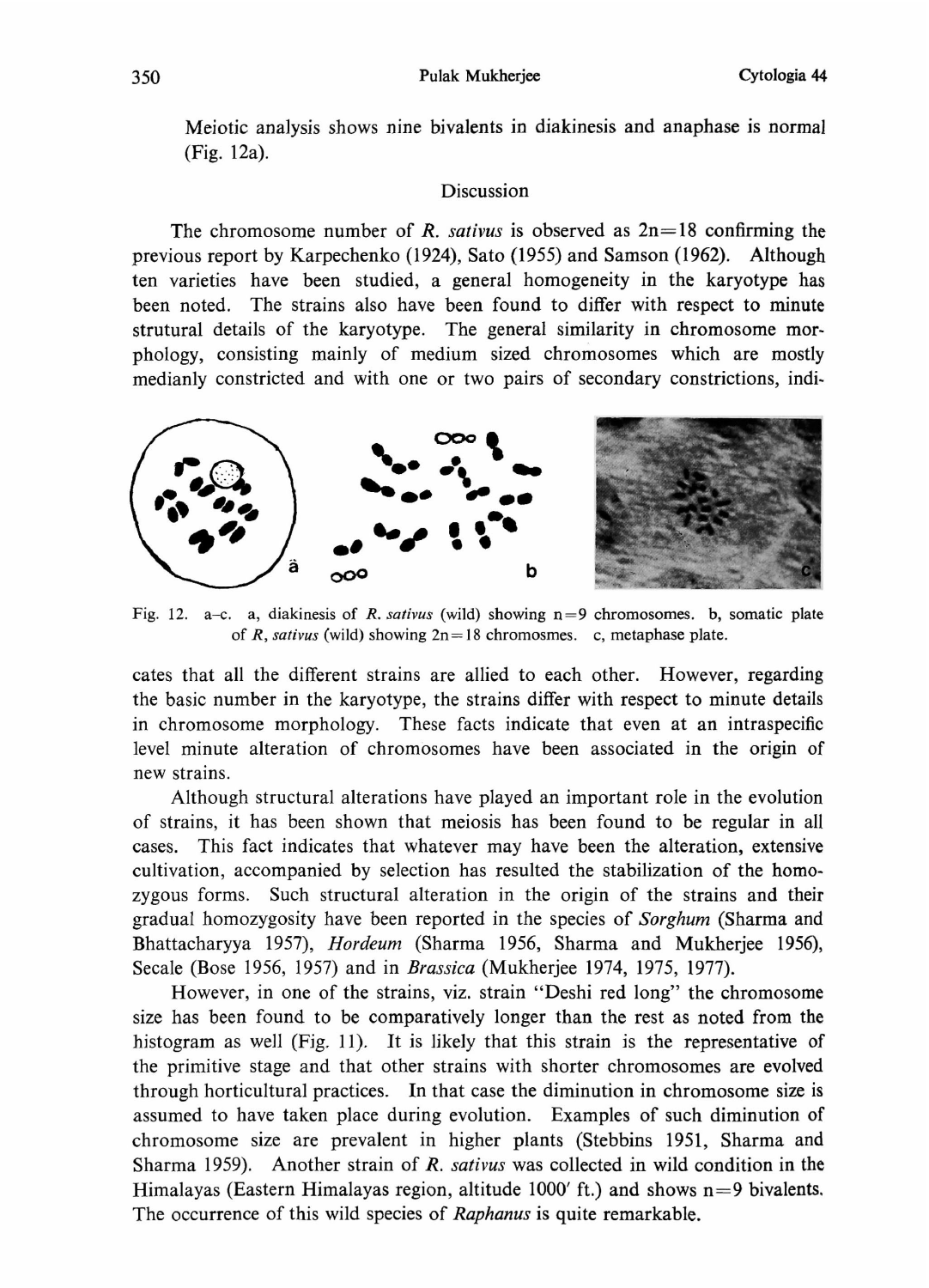#### Summary

The karyomorphological studies of the ten different strains of  $R$ . sativus show homogeneity in their gross morphology. However, minute structural difference between different strains are noticed in relation to the number of secondary constriction, the position of the primary constrictions as well as in the arm ratio . However, in one of the strains, viz. "Deshi red long" the chromosome size has been found to be comparatively longer than the rest as noted from the histogram as well. It is likely that this strain is the representative of the primitive stage and that other strains with shorter chromosomes are evolved through horticultural practices. In that case the diminution in chromosome size is assumed to have taken place during evolution. It has been suggested that the structural changes in chromosome have played an important role in the evolution of different taxonomic units of Raphanus sativus L.

#### Acknowledgement

The author wishes to express his deep gratitude and indebtedness to Prof. A.K. Sharma, D.Sc., FNA, Head of the Department of Botany, University of Calcutta for his guidance and facilities provided. The author is also grateful to Prof. (Mrs.) A. Sharma, Ph. D., D. Sc., Department of Botany, University of Calcutta for her invaluable help and advice at different stages of the work. This research has been financed in a part by a grant made by the U.S. Department of Agriculture under PL 480 Project No. FG-IN-318.

### References

- Bose, S. 1956. Aberrations in the nucleolar chromosome of inbred rye. Hereditas 42: 263-291.
- $-1957$ . Aberrations in the nucleolar chromosome of inbred rye II. Size variation in inbr lines and population plants. Hereditas 43: 621-643.
- Karpechenko, G. D. 1922. The number of chromosomes and the genetic correlation of cultivated Cruciferae. Bull. Appl. Bot. and Pl. Breed. 2: 3-14.
- $-1924$ . Hybrids of Raphanus sativus L.  $\times$  Brassica oleracea L. J. Genet. 14: 375-3
- Mukherjee, P. 1974. Inter-strain difference in karyotype of Brassica oleracea L. Curr. Sci. 43 (18): 592-594.
- -1975. Karyomorphological studies of ten strains of Indian mustard (*Brassica juncea* Cos Euphytica 24: 483-486.
- -1977. The structural and numerical alterations of chromosomes in *Brassica campestris* L. Cytologia 42: 181-188.
- Nishiyama, I. 1949. Studies on artificial polyploid plants. Artificial development of seeds in reciprocal crosses between diploid and tetraploid Raphanus. The Res. Food Sci. Kyoto Univ. No. 2: 49-54.
- $-1952$ . Polyploid studies in Brassiceae I. The seed development in reciprocal crosses betw diploid and tetraploid Raphanus. The Res. Food Sci. Kyoto Univ. No. 3: 1-7.
- Sato, Z. 1955. Induction of polyploidy and mechanism of chromosome doubling by aurantia. Jap. J. Gent. 30: 12-16.
- Sampson, D.R. 1962. Inheritance of pollen stigma incompatibility in the Cruciferae. Canad. J. Genet. Cyt. 4: 38-49.
- Sharma, A.K. 1956. Chromosome studies in some Indian barley. Proc. Nat. Inst. Sci. 22: 246-